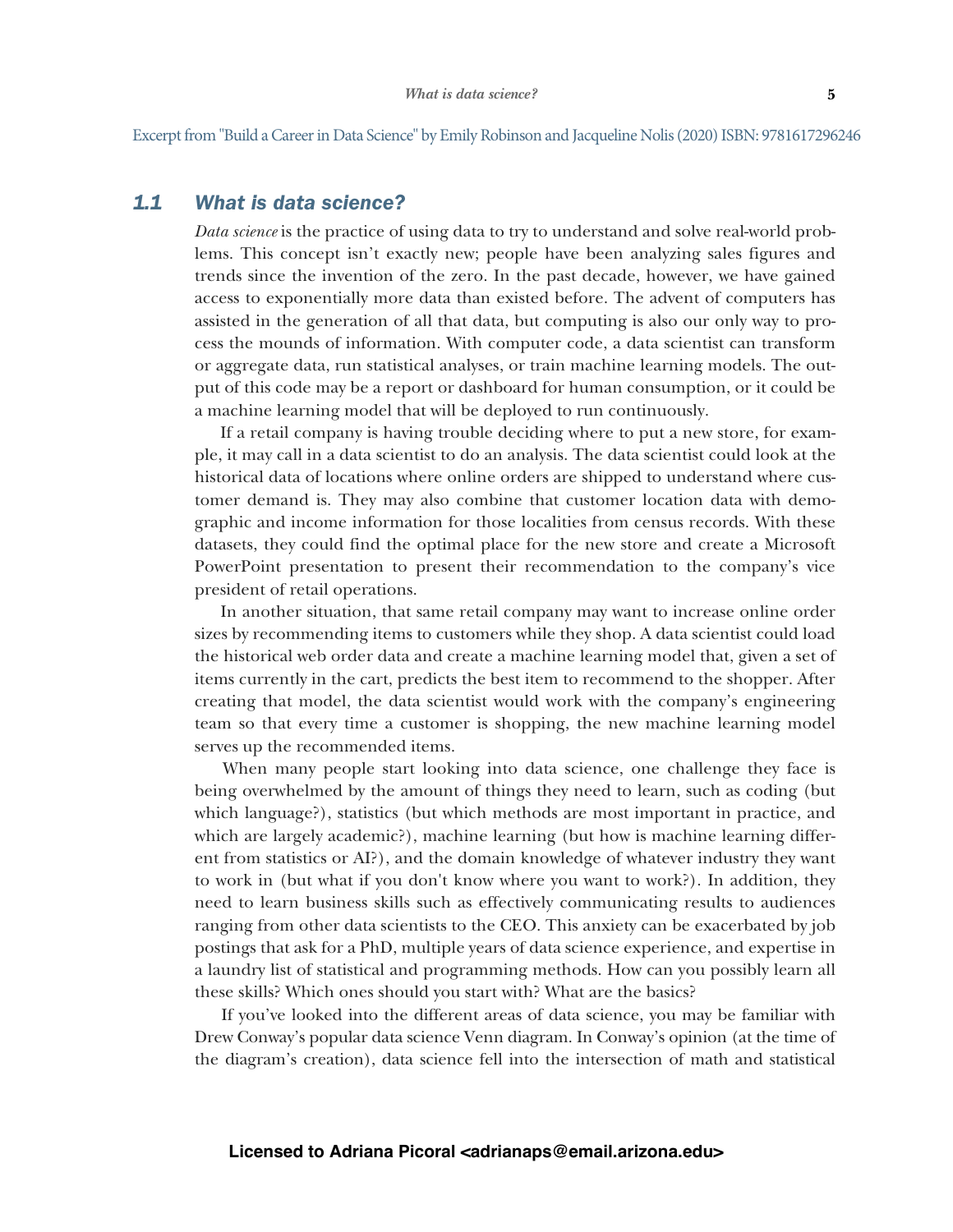knowledge, expertise in a domain, and hacking skills (that is, coding). This image is often used as the cornerstone of defining what a data scientist is. From our perspective, the components of data science are slightly different from what he proposed (figure 1.1).



Figure 1.1 The skills that combine to make data science and how they combine to make different roles

We've changed Conway's original Venn diagram to a triangle because it's not that you either have a skill or you don't; it's that you may possess it to a different extent from others in the field. Although it's true that all three skills are fundamental and that you need to have each to a degree, you don't need to be an expert in all of them. We put within the triangle different types of data science specialties. These specialties don't always map one-to-one with job titles, and even when they do, different companies sometimes call them different things.

So what does each of these components mean?

### *1.1.1 Mathematics/statistics*

At the basic level, mathematics and statistics knowledge is data literacy. We break down that literacy into three levels of knowledge:

- *That techniques exist*—If you don't know that something is possible, you can't use it. If a data scientist was trying to group similar customers, knowing that statistical methods (called *clustering*) can do this would be the first step.
- *How to apply the techniques*—Although a data scientist may know about many techniques, they also need to be able to understand the complexities of applying them—not only how to write code to apply the methods, but also how to configure them. If the data scientist wants to use a method such as *k*-means clustering to group the customers, they would need to understand how to do *k*-means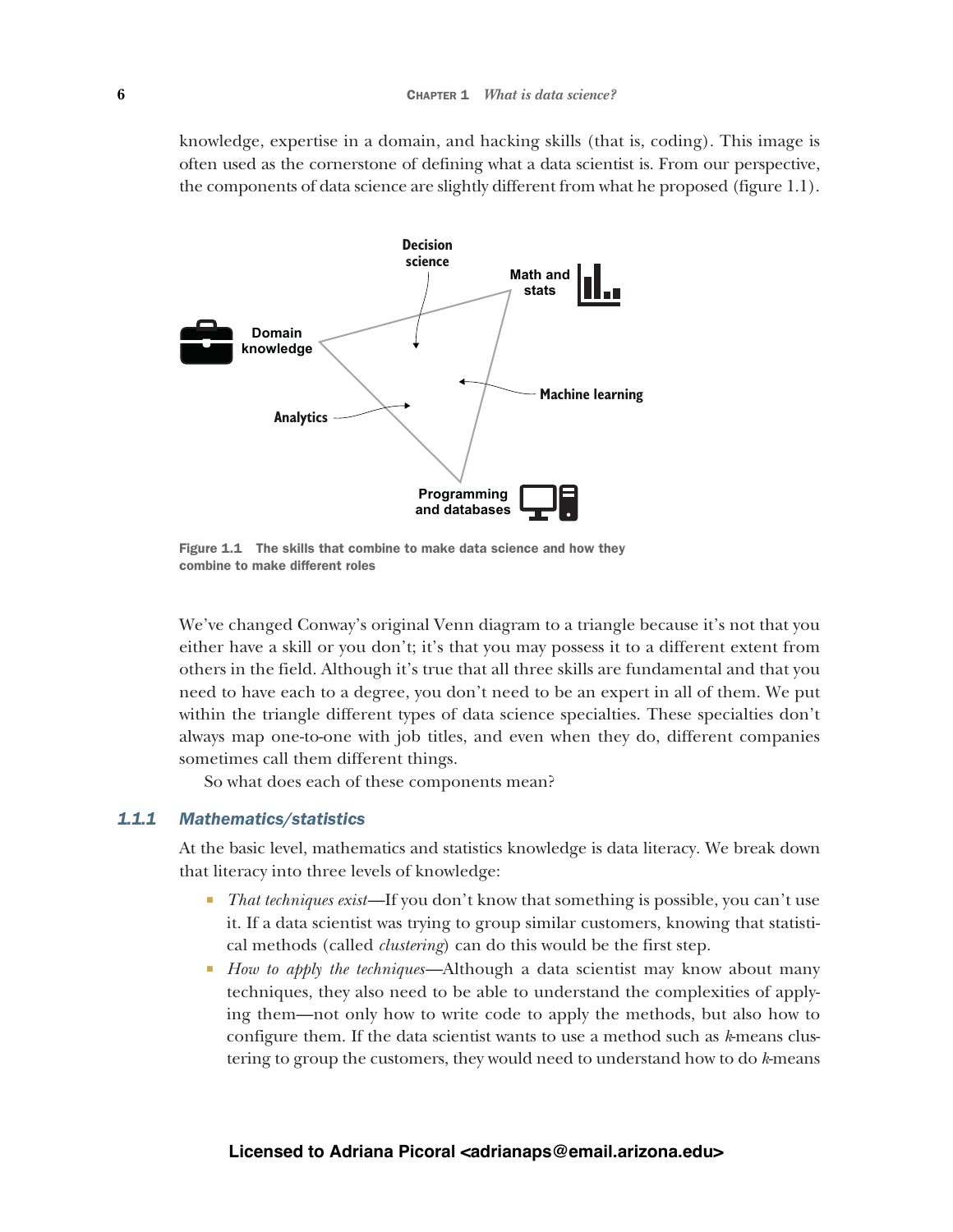clustering in a programming language such as R or Python. They would also need to understand how to adjust the parameters of the method, for example, by choosing how many groups to create.

■ *How to choose which techniques to try*—Because so many possible techniques can be used in data science, it's important for the data scientist to be able to quickly assess whether a technique would work well. In our customer grouping example, even after the data scientist focuses on clustering, they have to consider dozens of different methods and algorithms. Rather than trying each method, they need to be able to rule out methods quickly and focus on just a few.

These sorts of skills are used constantly within a data science role. To consider a different example, suppose that you work at an e-commerce company. Your business partner might be interested in what countries have the highest average order value. If you have the data available, this question is easy to answer. But rather than simply presenting this information and letting your customer draw their own conclusions, you could dig deeper. If you have one order from country A for \$100, and a thousand orders from country B that average \$75, it is correct that country A has the higher average order value. But would you be confident in saying that this means your business partner should definitely invest in advertising in country A to increase the number of orders? Probably not. You have only one data point for country A, and maybe it's an outlier. If country A had 500 orders instead, you might use a statistical test to see whether the order value was significantly different, meaning that if there really was no difference between A and B on this measure, you'd be unlikely to see the difference you did. In this one paragraph-long example, many different assessments were made on what approaches were sensible, what should be considered, and what results were deemed to be unimportant.

#### *1.1.2 Databases/programming*

*Programming and databases* refer to the ability to pull data from company databases and to write clean, efficient, maintainable code. These skills are in many ways similar to what a software developer has to know, except that data scientists have to write code that does open-ended analysis rather than produces a predefined output. Each company's data stack is unique, so no one set of technical skills is required for a data scientist. But broadly, you'll need to know how to get data from a database and how to clean, manipulate, summarize, visualize, and share data.

 In most data science jobs, R or Python is the main language. R is a programming language that has its roots in statistics, so it's generally strongest for statistical analysis and modeling, visualization, and generating reports with results. Python is a programming language that started as a general software development language and has become extremely popular in data science. Python is known for being better than R at working with large datasets, doing machine learning, and powering real-time algorithms (such as Amazon's recommendation engines). But thanks to the work of many contributors, the two languages' capabilities are now at near parity. Data scientists are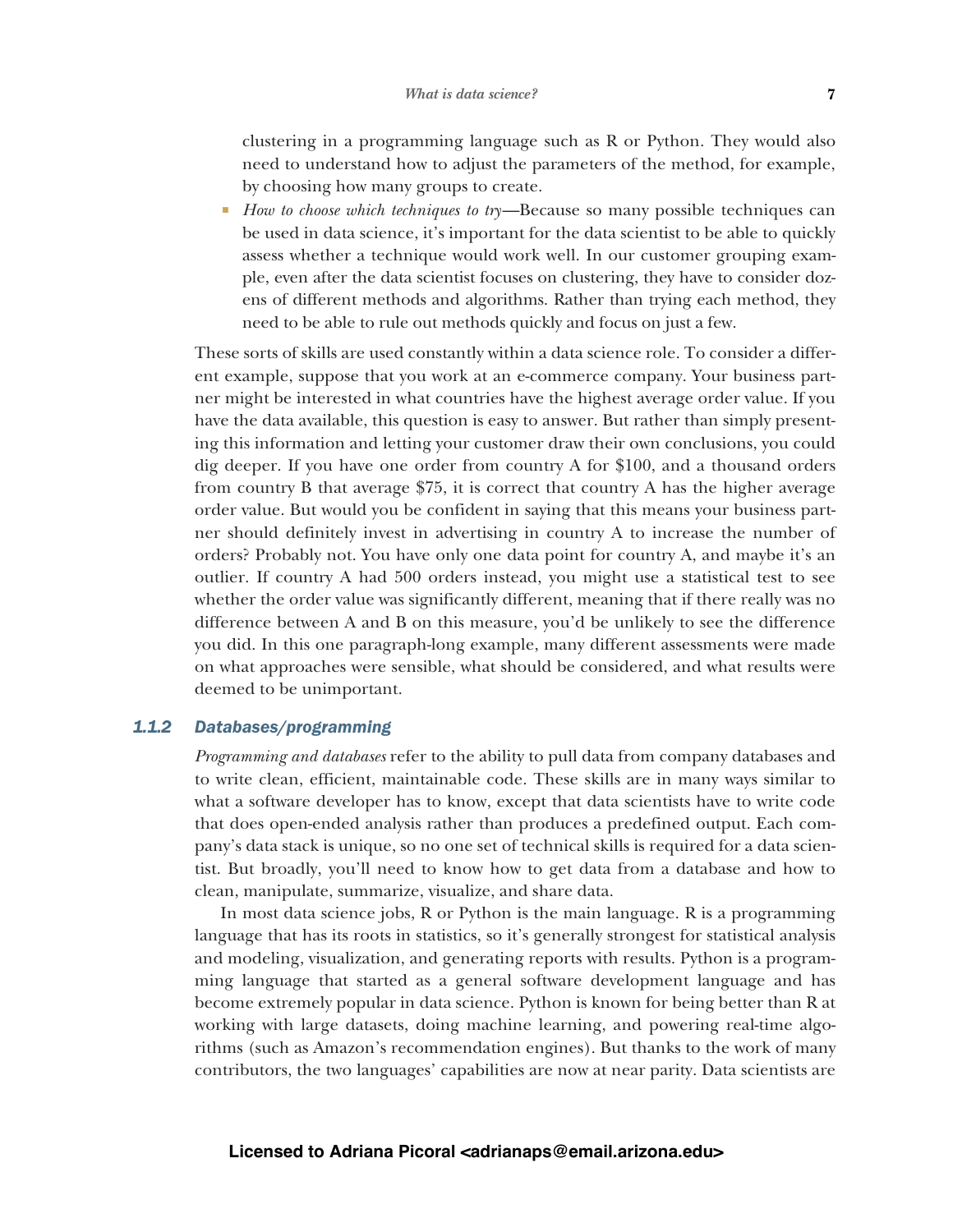successfully using R to make machine learning models that are run millions of times a week, and they're also making clean, presentable statistical analyses in Python.

 R and Python are the most popular languages for data science for a couple of reasons:

- They're free and open source, meaning that many people, not just one company or one group, contribute code that you can use. They have many packages or *libraries* (sets of code) for doing data collection, manipulation, visualization, statistical analysis, and machine learning.
- Importantly, because each language has such a large following, it's easy for data scientists to find help when they run into problems. Although some companies still use SAS, SPSS, STATA, MATLAB, or other paid programs, many of them are starting to move to R or Python instead.

Although most data science analysis is done in R or Python, you'll often need to work with a database to get the data. This is where the language SQL comes in. SQL is the programming language that most databases use to manipulate data within them or to extract it. Consider a data scientist who wants to analyze the hundreds of millions of records of customer orders in a company to forecast how orders per day will change over time. First, they would likely write a SQL query to get the number of orders each day. Then they would take those daily order counts and run a statistical forecast in R or Python. For this reason, SQL is extremely popular in the data science community, and it's difficult to get too far without knowing it.

 Another core skill is using *version control*—a method of keeping track of how code changes over time. Version control lets you store your files; revert them to a previous time; and see who changed what file, how, and when. This skill is extremely important for data science and software engineering because if someone accidentally changes a file that breaks your code, you want the ability to revert or see what changed.

 Git is by far the most commonly used system for version control and is often used in conjunction with GitHub, a web-based hosting service for Git. Git allows you to save (*commit*) your changes, as well as see the whole history of the project and how it changed with each commit. If two people are working on the same file separately, Git makes sure that no one's work is ever accidentally deleted or overwritten. At many companies, especially those with strong engineering teams, you'll need to use Git if you want to share your code or put something into production.

### Can you be a data scientist without programming?

It's possible to do a lot of data work using only Excel, Tableau, or other business intelligence tools that have graphical interfaces. Although you're not writing code, these tools claim to have much of the same functionality as languages such as R or Python, and many data scientist do use them sometimes. But can they be a complete data science toolkit? We say no. Practically, very few companies have a data science team where you wouldn't need to program. But even if that weren't the case, programming has advantages over using these tools.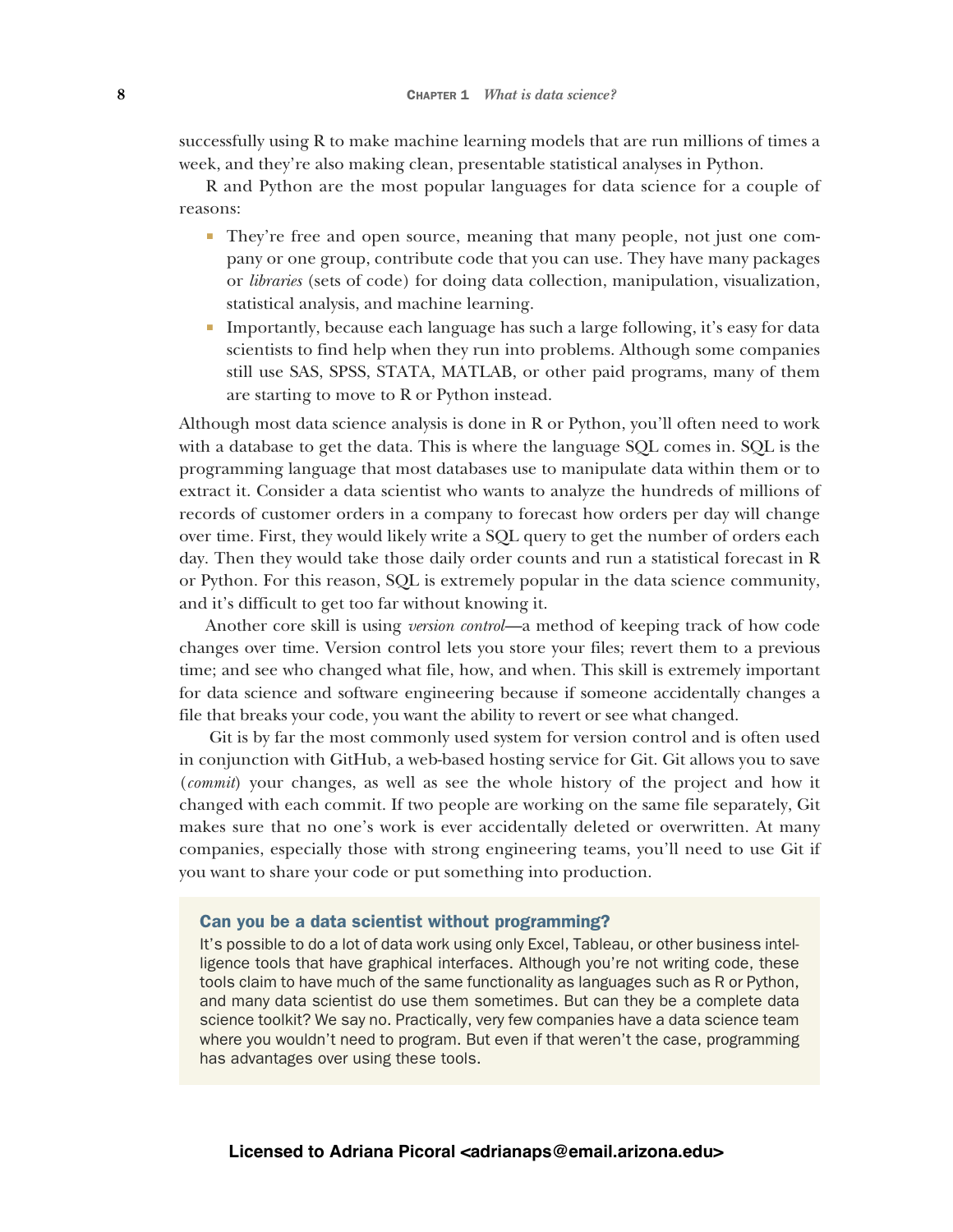The first advantage of programming is reproducibility. When you write code instead of using point-and-click software, you're able to rerun it whenever your data changes, whether that's every day or in six months. This advantage also ties into version control: instead of renaming your file every time your code changes, you can keep one file but see its entire history.

The second advantage is flexibility. If Tableau doesn't have a type of graph available, for example, you won't be able to create it. But with programming, you can write your own code to make something that the creators and maintainers of a tool never thought of.

The third and final advantage of open source languages such as Python and R is community contribution. Thousands of people create *packages*, and publish them openly on GitHub and/or CRAN (for R) and pip (for Python). You can download this code and use it for your own problems. You're not reliant on one company or group of people to add features.

## *1.1.3 Business understanding*

*Any sufficiently advanced technology is indistinguishable from magic.*

## Arthur C. Clarke

Businesses have, to put it mildly, varying understanding of how data science works. Often, management just wants something done and turns to its data science unicorns to make that thing happen. A core skill in data science is knowing how to translate a business situation into a data question, find the data answer, and finally deliver the business answer. A businessperson might ask, for example, "Why are our customers leaving?" But there's no "why-are-customers-leaving" Python package that you can import—it's up to you to deduce how to answer that question with data.

 Business understanding is where your data science ideals meet the practicalities of the real world. It's not enough to want a specific piece of information without knowing how the data is stored and updated at your specific company. If your company is a subscription service, where does the data live? If someone changes their subscription, what happens? Does that subscriber's row get updated, or is another row added to the table? Do you need to work around any errors or inconsistencies in the data? If you don't know the answers to these questions, you won't be able to give an accurate answer to a basic question like "How many subscribers did we have on March 2, 2019?"

 Business understanding also helps you know what questions to ask. Being asked "What should we do next?" by a stakeholder is a little like being asked "Why do we not have more money?" This type of question begs more questions. Developing an understanding of the core business (as well as the personalities involved) can help you parse the situation better. You might follow up with "Which product line are you looking for guidance regarding?" or "Would you like to see more participation from a certain sector of our audience?"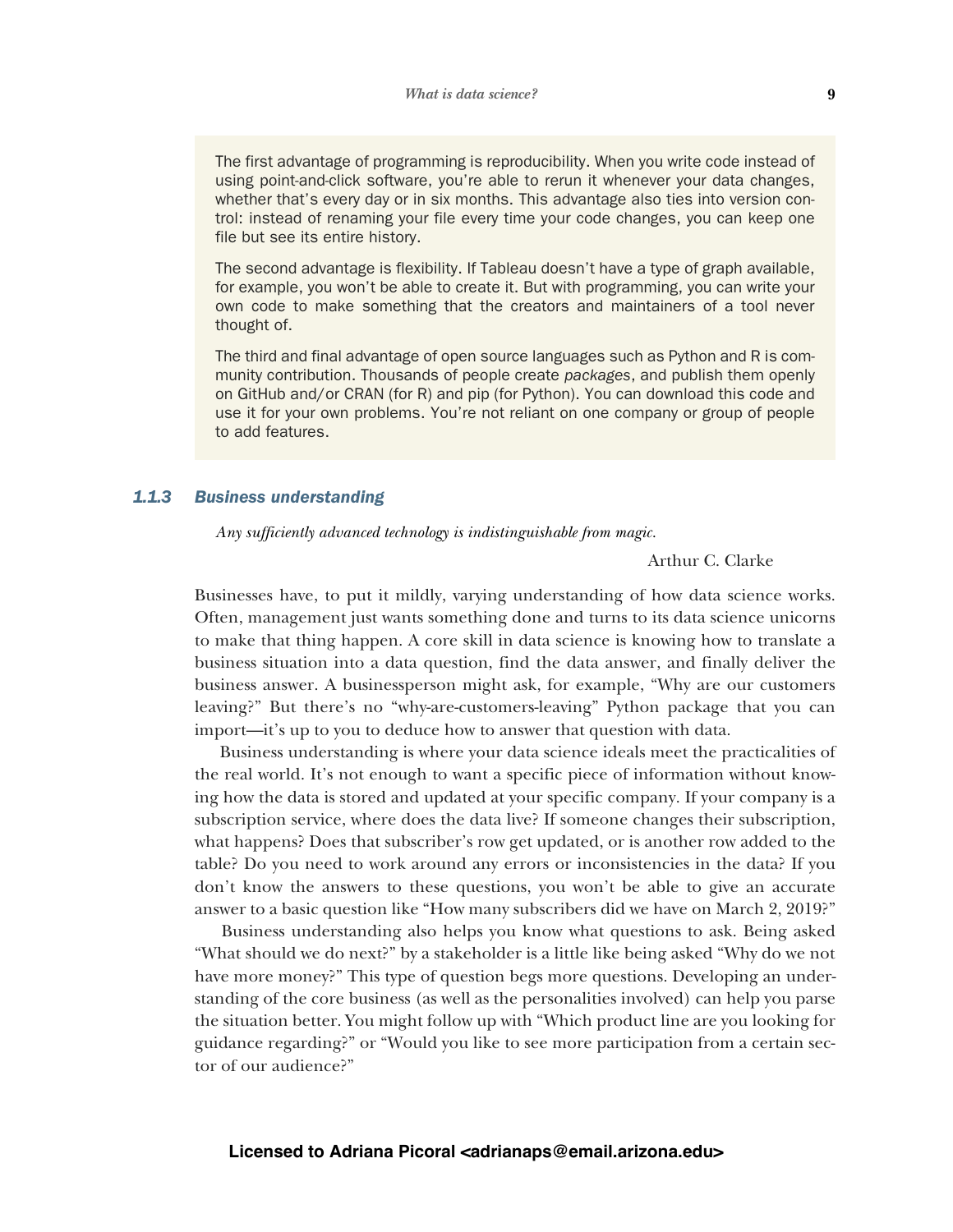Another part of business understanding is developing general business skills, such as being able to tailor your presentations and reports to different audiences. Sometimes, you'll be discussing a better methodology with a room full of statistics PhDs, and sometimes, you'll be in front of a vice president who hasn't taken a math class in 20 years. You need to inform your audience without either talking down or overcomplicating.

 Finally, as you become more senior, part of your job is to identify where the business could benefit from data science. If you've wanted to build a prediction system for your company but have never had management support, becoming part of the management team can help solve that problem. A senior data scientist will be on the lookout for places to implement machine learning, as they know its limitations and capabilities, as well as which kinds of tasks would benefit from automation.

#### Will data science disappear?

Underlying the question about whether data science will be around in a decade or two are two main concerns: that the job will become automated and that data science is overhyped and the job-market bubble will pop.

It's true that certain parts of the data science pipeline can be automated. Automated Machine Learning (AutoML) can compare the performance of different models and perform certain parts of data preparation (such as scaling variables). But these tasks are just a small part of the data science process. You'll often need to create the data yourself, for example; it's very rare to have perfectly clean data waiting for you. Also, creating the data usually involves talking with other people, such as user experience researchers or engineers, who will conduct the survey or log the user actions that can drive your analysis.

Regarding the possibility of a pop in a job-market bubble, a good comparison is software engineering in the 1980s. As computers grew cheaper, faster, and more common, there were concerns that soon a computer could do everything and that there would be no need for programmers. But the opposite thing happened, and now there are more than 1.2 million software engineers in the United States (http://mng.bz/ MOPo). Although titles such as webmaster did disappear, more people than ever are working on website development, maintenance, and improvement.

We believe that there will be more specialization within data science, which may lead to the disappearance of the general title data scientist, but many companies are still in the early stages of learning how to leverage data science and there's plenty of work left to do.

# *1.2 Different types of data science jobs*

You can mix and match the three core skills of data science (covered in section 1.1) into several jobs, all of which have some justification for having the title data scientist. From our perspective, these skills get mixed together in three main ways: analytics, machine learning, and decision science. Each of those areas serves a different purpose for the company and fundamentally delivers a different thing.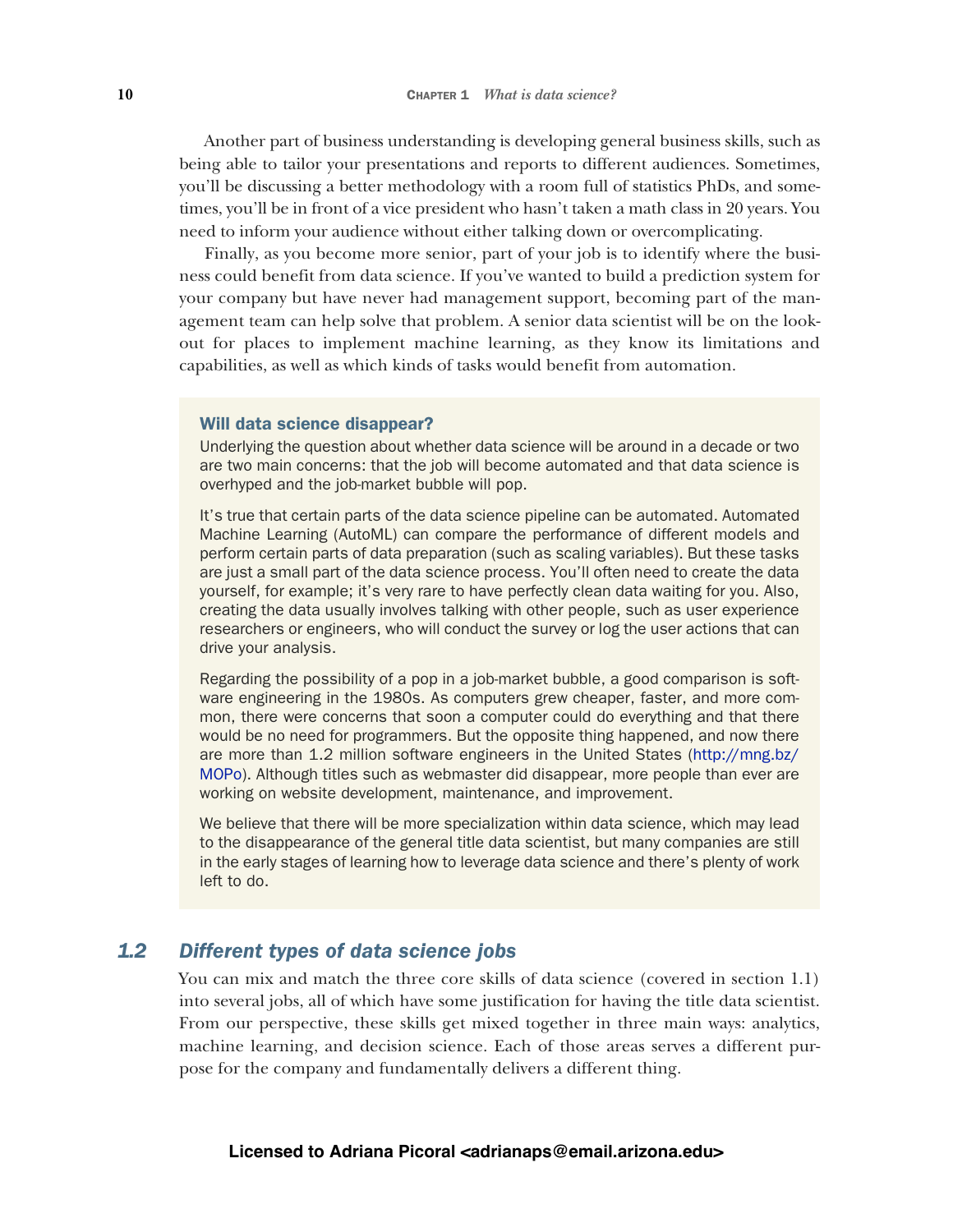When looking for data science jobs, you should pay less attention to the job titles and more to the job descriptions and what you're asked in the interviews. Look at the backgrounds of people in data science roles, such as what previous jobs they held and what their degrees are. You may find that people who work in similar-sounding jobs have totally different titles or that people who have the same data scientist title do totally different things. As we talk in this book about different types of data science jobs, remember that the actual titles used at companies may vary.

#### *1.2.1 Analytics*

An *analyst* takes data and puts it in front of the right people. After a company sets its yearly goals, you might put those goals in a dashboard so that management can track progress every week. You could also build in features that allow managers to easily break down the numbers by country or product type. This work involves a lot of data cleaning and preparation but generally less work to interpret the data. Although you should be able to spot and fix data quality issues, the primary person who makes decisions with this data is the business partner. Thus, the job of an analyst is to take data from within the company, format and arrange it effectively, and deliver that data to others.

 Because the analyst's role doesn't involve a lot of statistics and machine learning, some people and companies would consider this role to be outside the field of data science. But much of the work, such as devising meaningful visualizations and deciding on particular data transformations, requires the same skills used in the other types of data science roles. An analyst might be given a task such as "Create an automated dashboard that shows how our number of subscribers is changing over time and lets us filter the data to just subscribers of specific products or in specific geographical regions." The analyst would have to find the appropriate data within the company, figure out how to transform the data appropriately (such as by changing it from daily to weekly new subscriptions), and then create a meaningful set of dashboards that are visually compelling and automatically update each day without errors.

Short rule: an analyst creates *dashboards and reports that deliver data.*

## *1.2.2 Machine learning*

A *machine learning engineer* develops machine learning models and puts them into production, where they run continuously. They may optimize the ranking algorithm for the search results of an e-commerce site, create a recommendation system, or monitor a model in production to make sure that its performance hasn't degraded since it was deployed. A machine learning engineer spends less time on things like creating visualizations that will convince people of something and more time doing the programming work of data science.

 A big difference between this role and other types of data science positions is that the work output is primarily for machine consumption. You might create machine learning models that get turned into application programming interfaces (APIs) for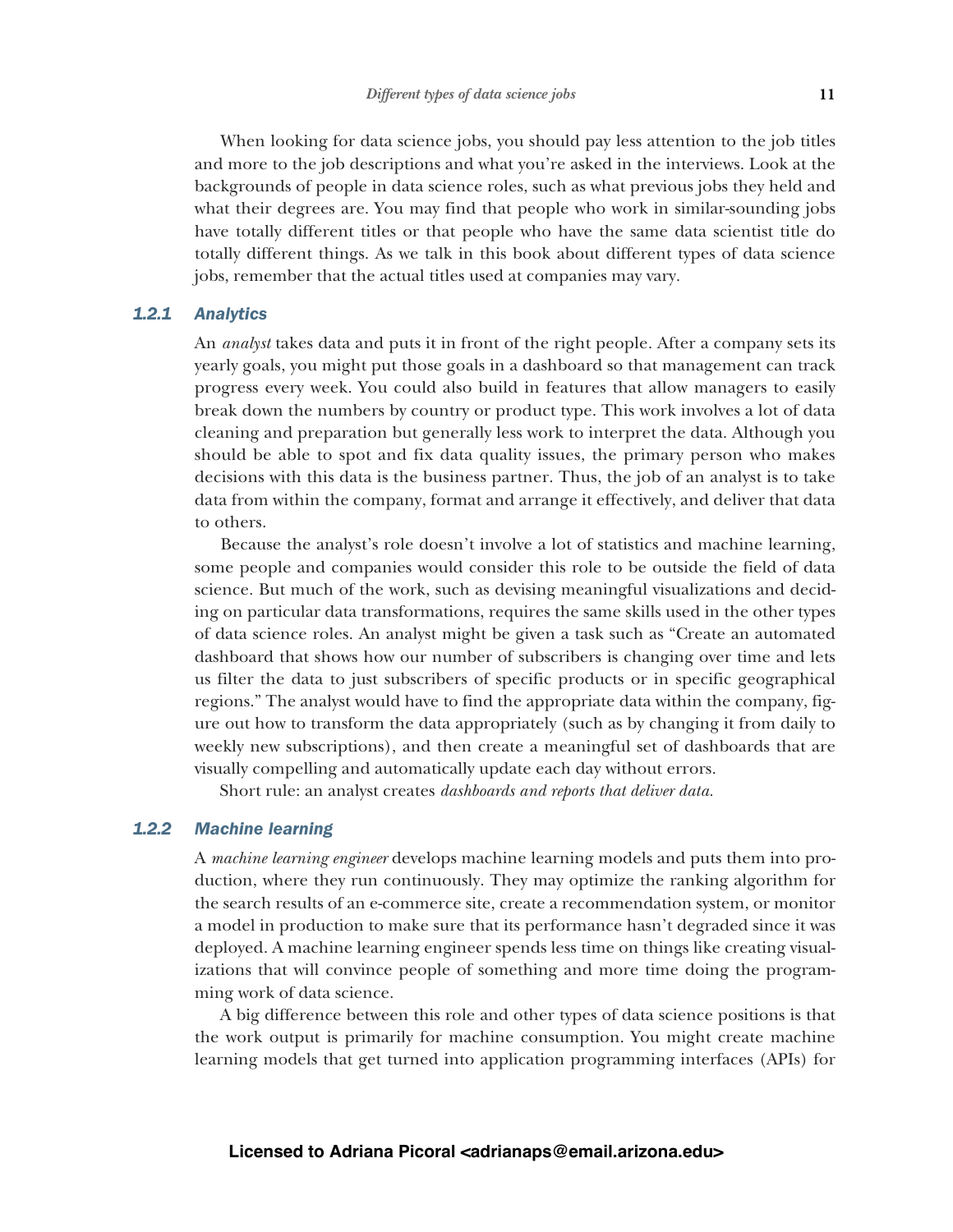other machines, for example. In many ways, you'll be closer to a software developer than to other data science roles. Although it's good for any data scientist to follow best coding practices, as a machine learning engineer, you must do so. Your code must be performant, tested, and written so that other people will be able to work with it. For this reason, many machine learning engineers come from a computer science background.

 In a machine learning engineer role, a person may be asked to create a machine learning model that can—in real time—predict the probability that a customer on the website will actually finish their order. The machine learning engineer would have to find historical data in the company, train a machine learning model on it, turn that model into an API, and then deploy the API so that the website can run the model. If that model stops working for some reason, the machine learning engineer will be called to fix it.

Short rule: a machine learning engineer creates *models that get run continuously.*

## *1.2.3 Decision science*

A *decision scientist* turns a company's raw data into information that helps the company make decisions. This work relies on having deep understanding of different mathematical and statistical methods and familiarity with business decision-making. Furthermore, decision scientists have to be able to make compelling visualizations and tables so that the nontechnical people they talk to will understand their analysis. Although a decision scientist does plenty of programming, their work generally gets run only once to make a particular analysis, so they can get away with having code that's inefficient or difficult to maintain.

 A decision scientist must understand the needs of the other people within the company and figure out how to generate constructive information. A marketing director, for example, might ask a decision scientist to help them decide which types of products should be highlighted in the company's holiday gift guide. The decision scientist might investigate what products have sold well without being featured in the gift guide, talk to the user research team about conducting a survey, and use principles of behavioral science to do an analysis to come up with the optimal items to suggest. The result is likely to be a PowerPoint presentation or report to be shared with product managers, vice presidents, and other businesspeople.

 A decision scientist often uses their knowledge of statistics to help the company make decisions under uncertainty. A decision scientist could be responsible for running their company's experimentation analytics system, for example. Many companies run online experiments, or  $A/B$  tests, to measure whether a change is effective. This change could be as simple as adding a new button or as complicated as changing the ranking system of search results or completely redesigning a page. During an A/B test, visitors are randomly assigned to one of two or more conditions, such as half to the old version of the home page, which is the *control*, and half to the new version, which is the *treatment*. Then visitors' actions after they enter the experiment are compared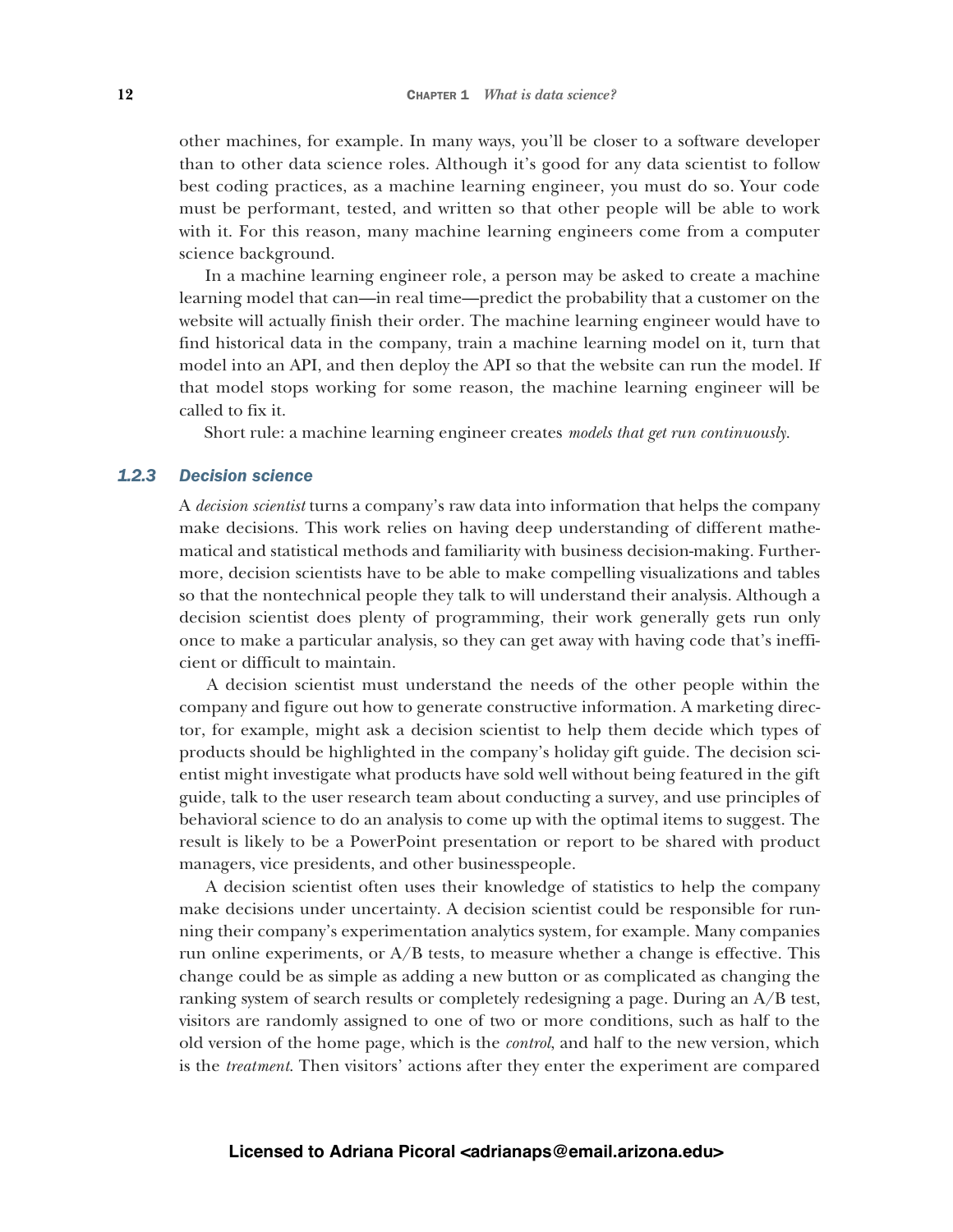to see whether those in the treatment have a higher rate of performing desirable actions, such as buying products.

 Because of randomness, it's rare for the metrics in the control and treatment to be exactly the same. Suppose that you flipped two coins, and that one turned up heads 52 times out of 100 and one 49 times out of 100. Would you conclude that the first coin is more likely to turn up heads? Of course not! But a business partner might look at an experiment, see that the conversion rate is 5.4 percent in the control and 5.6 percent in the treatment, and declare the treatment to be a success. The decision scientist is there to help interpret the data, enforce best practices for designing experiments, and more.

Short rule: a decision scientist creates analyses that produce *recommendations*.

### *1.2.4 Related jobs*

Although the three areas discussed in the preceding sections are the main types of data science positions, you may see a few other distinct roles that fall outside those categories. We list those jobs here, because it's good to understand the positions that are out there and because you may need to collaborate with colleagues in these positions. That said, if you're interested in one of these roles, the material in this book may be less relevant to you.

#### BUSINESS INTELLIGENCE ANALYST

A *business intelligence analyst* does work similar to that of an analyst, but they generally use less statistical and programming expertise. Their tool of choice may be Excel instead of Python, and they may not ever make statistical models. Although their job function is similar to that of an analyst, they create less-sophisticated output because of the limitations of their tools and techniques.

 If you want to do machine learning or programming, or to apply statistical methods, a business intelligence analyst position could be a very frustrating role, because it won't help you gain new skills. Also, these jobs usually pay less than data science jobs and are considered to be less prestigious. But a business intelligence analyst job can be a good entry point to becoming a data scientist, especially if you haven't worked with data in a business setting before. If you want to start as a business intelligence analyst and grow into becoming a data scientist, look for positions in which you can learn some skills you may not have, such as programming in R or Python.

#### DATA ENGINEER

A *data engineer* focuses on keeping data maintained in databases and ensuring that people can get the data they need. They don't run reports, make analyses, or develop models; instead, they keep the data neatly stored and formatted in well-structured databases so that other people can do those things. A data engineer may be tasked with maintaining all the customer records in a large-scale cloud database and adding new tables to that database as requested.

 Data engineers are pretty different from data scientists, and they're even more rare and in demand. A data engineer may help build the data backend components of a